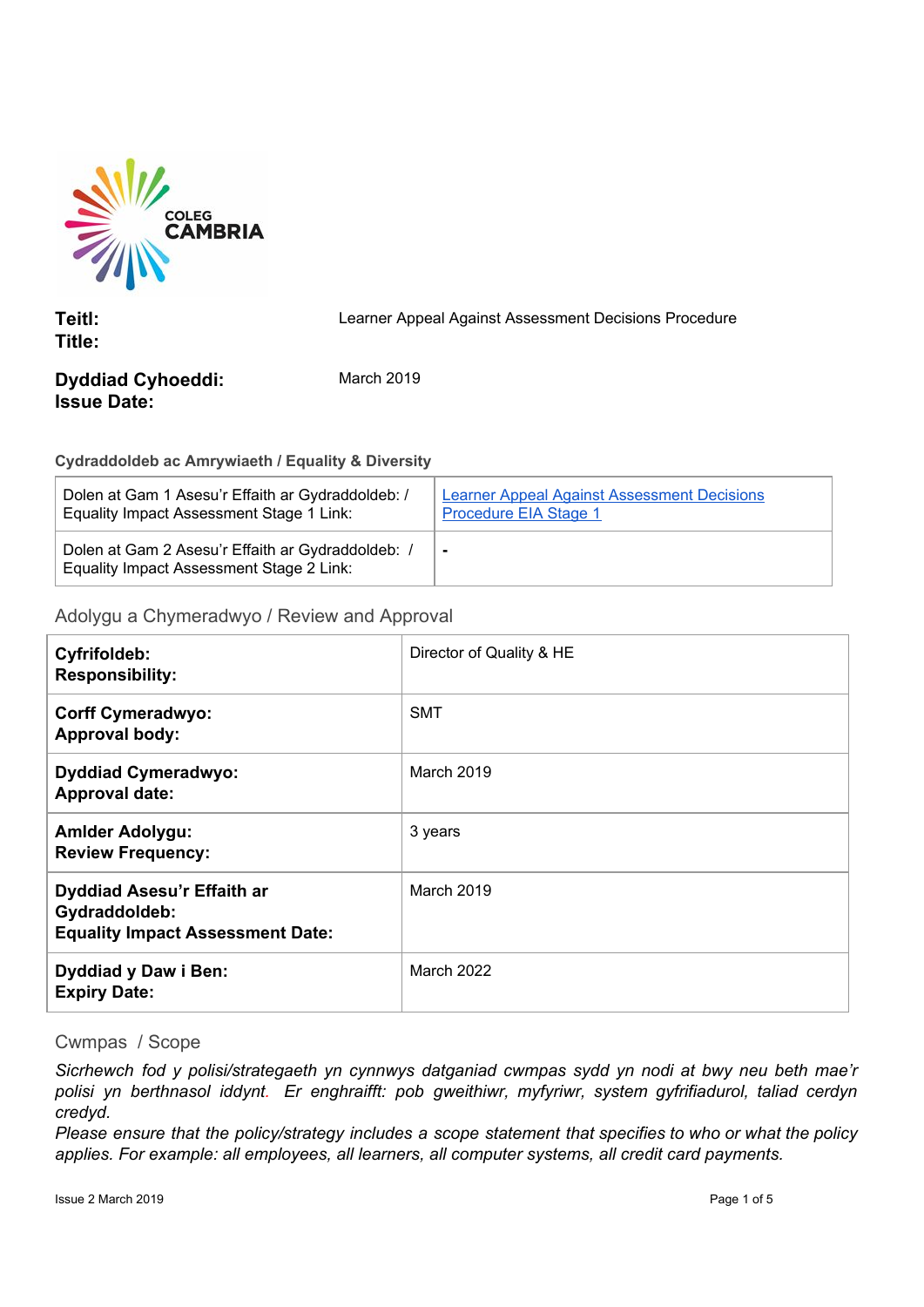- *I'w bennu gan y Rheolwr Gweinyddol a Gwasanaethau Cwsmeriaid*
- */ / To be assigned by the Admin & Customer Service Manager*

# **Learner appeal against assessment decisions procedure**

#### **1. Purpose**

The purpose of this procedure is to ensure that any appeal made by a learner in relation to examination or assessment decisions is dealt with fairly, objectively and without discrimination. To this end, learners may receive appropriate support to enable them to pursue their appeal.

#### **2. Scope**

This procedure covers all appeals that are made by learners in relation to assessment processes. The appeal procedure gives due consideration to any relevant national standards and or awarding organisation requirements.

## **3. References**

Coleg Cambria – Equality Policy Awarding Organisation Code of Practice for Student Appeals

#### **4. Procedure**

- 4.1 If a learner is concerned about any part of the assessment process for any qualification, then they should first discuss problems with the appropriate assessor or tutor.
- 4.2 If it is not possible for the learner to approach the assessor or tutor then they should speak to their personal tutor.
- 4.3 In the case of QCF qualifications Awards, Certificates and Diplomas if there is a disagreement with the assessment decision, the matter is referred to the relevant Internal Quality Assurer (IQA).
- 4.4 In circumstances where a learner feels that s/he has sufficient and proper grounds to challenge decisions concerning the conduct or outcome of assessment and it has not been possible to resolve the problem through the consultation process as stated in 4.1, 4.2 and 4.3 above, s/he is entitled to appeal.
- 4.5 Appeals should be made within 10 working days of a learner receiving the assessment outcome. However, it is accepted that in exceptional circumstances, grounds for appeal may only come to light at a later date. If this is the case the learner should outline their grounds for appeal and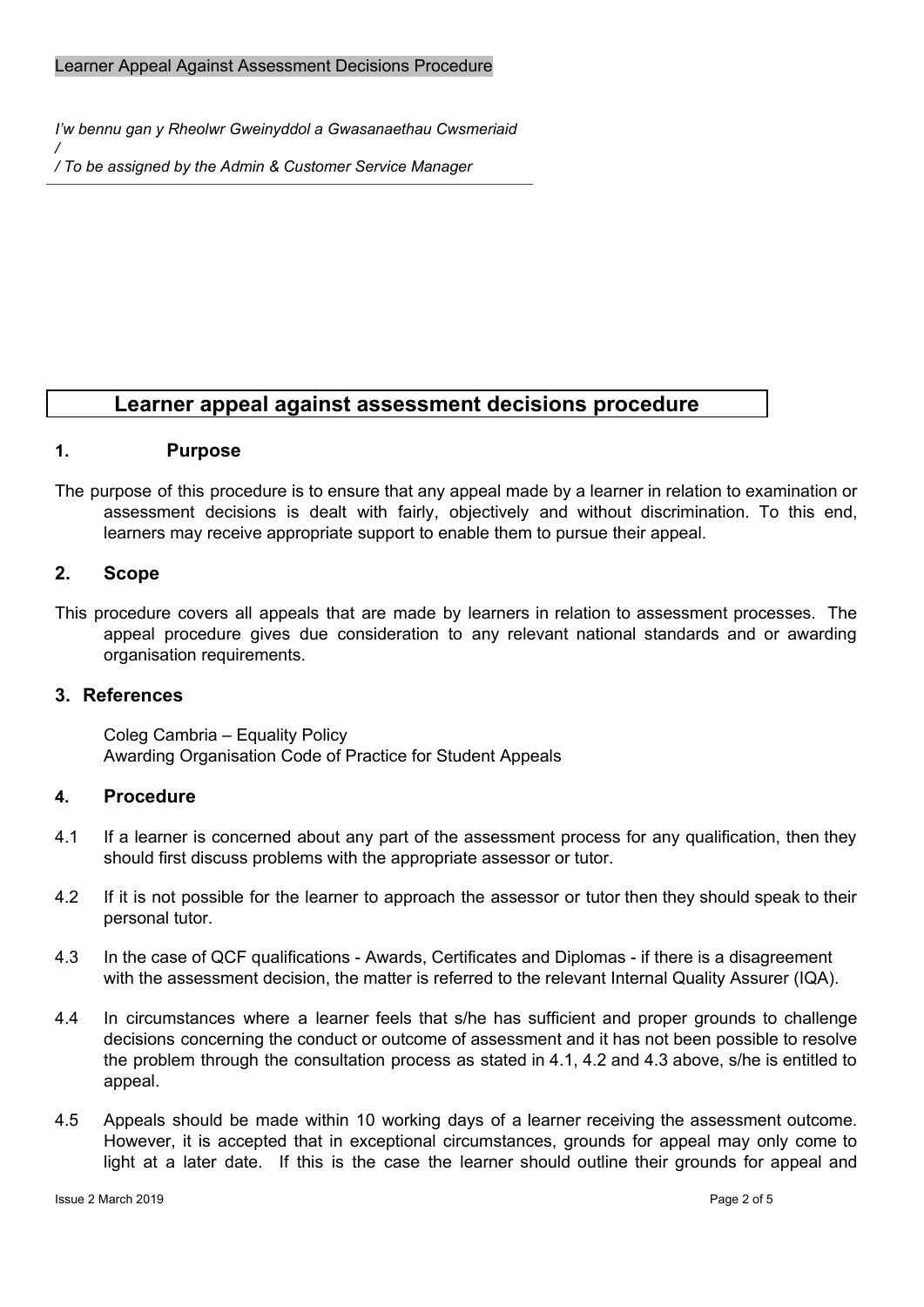reasons for the late submission of the appeal and these will be considered on a case by case basis at the discretion of the college. In all such cases the learner will receive a written response.

- 4.6 Appeals may be made against:
	- The conduct of assessment
	- Opportunities available for assessment
	- Opportunities available for re-assessment
	- Appropriate coverage of the evidence assessed in terms of national standards and the awarding organisation requirements
	- Failure of the assessor to provide assessment agreed in the learner's assessment plan
	- Assessment decisions/grades
- 4.7 The learner should lodge a formal appeal in writing (form attached) and send it to the Assistant Principal of the area involved, who records it on the Formal Appeal document and reviews the appeal. In the case of a learner wishing to appeal against a GCSE or A Level exam result, they should be referred to the exams office who will complete the necessary awarding organisation appeal forms and inform the student of the relevant appeals charge before sending the forms to the awarding organisation. Copies of the appeals are maintained in the exams office.
- 4.8 If the Assistant Principal is unable to resolve the issue they will pass the appeal documentation to the Assistant Principal of Quality & HE, who will acknowledge receipt by letter.
- 4.9 On receipt of a formal appeal the Assistant Principal of Quality & HE, is required to investigate the situation, and communicate the decision as to whether to take the appeal further to the student **within ten working days of receiving the appeal from the** Assistant Principal**.** (Note: queries with awarding organisations may take longer and may be up to 30 days. You will be informed if this is the case)
- 4.10 If the Assistant Principal of Quality & HE, finds that there is valid reason for the appeal then an appeals panel is set up comprising:

Director of Quality & HE,

An independent vocationally competent Assessor or Tutor

An independent vocationally competent Internal Quality Assurer

An independent Assistant Principal

- 4.11 Appeals are considered, recorded and a decision communicated in writing to the learner**,** and the relevant staff, **within ten working days of the appeal being heard**.
- 4.12 Where, for good reason it is not possible to proceed with the appeal within that time scale, the learner is advised of the reason and is given the proposed date for the appeal to be considered.
- 4.13 Outcomes of the appeals process may result in :
	- Re-assessment of the learner evidence by the original assessor/IQA/lecturer
	- Re-assessment of the learner evidence by a different assessor/IQA/lecturer
	- The original decision being upheld
	- Advice being sought of the external quality assurer/moderator/awarding organisation.
- 4.14 If a learner considers that the centre has not conducted an appeal fairly, or that s/he has been discriminated against, s/he may appeal in the first instance to the awarding organisation, and if still dissatisfied, to DfES.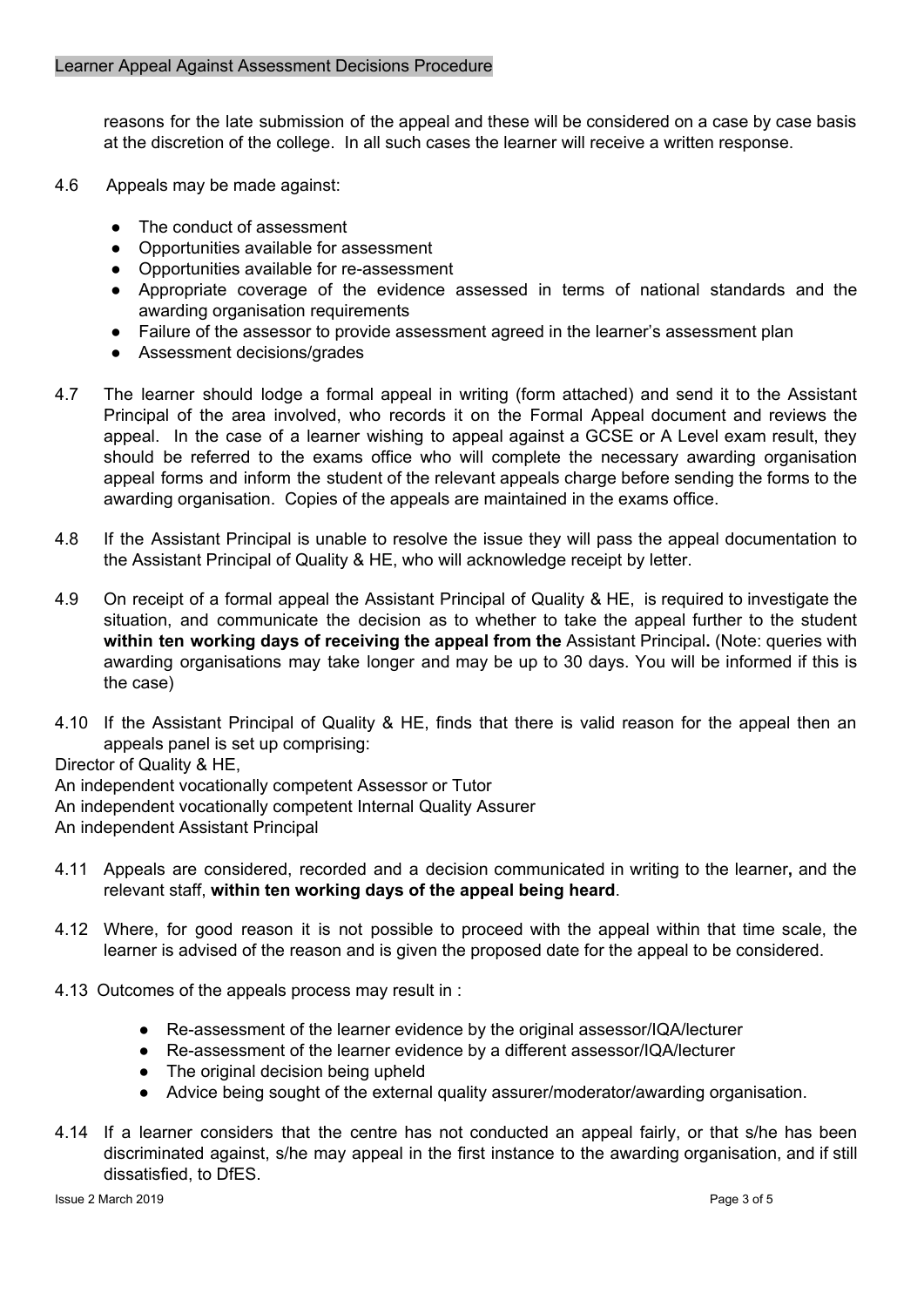# **5. Quality Records**

*Document Storage*

Records of formal appeals **Director of Quality & HE, office and Appeals register** 

Copies of the appeal **Relevant Directorate Appeals file** 

Records are retained for a minimum of 5 years and are then archived on the instruction of the Director of Quality & HE.

**End.**